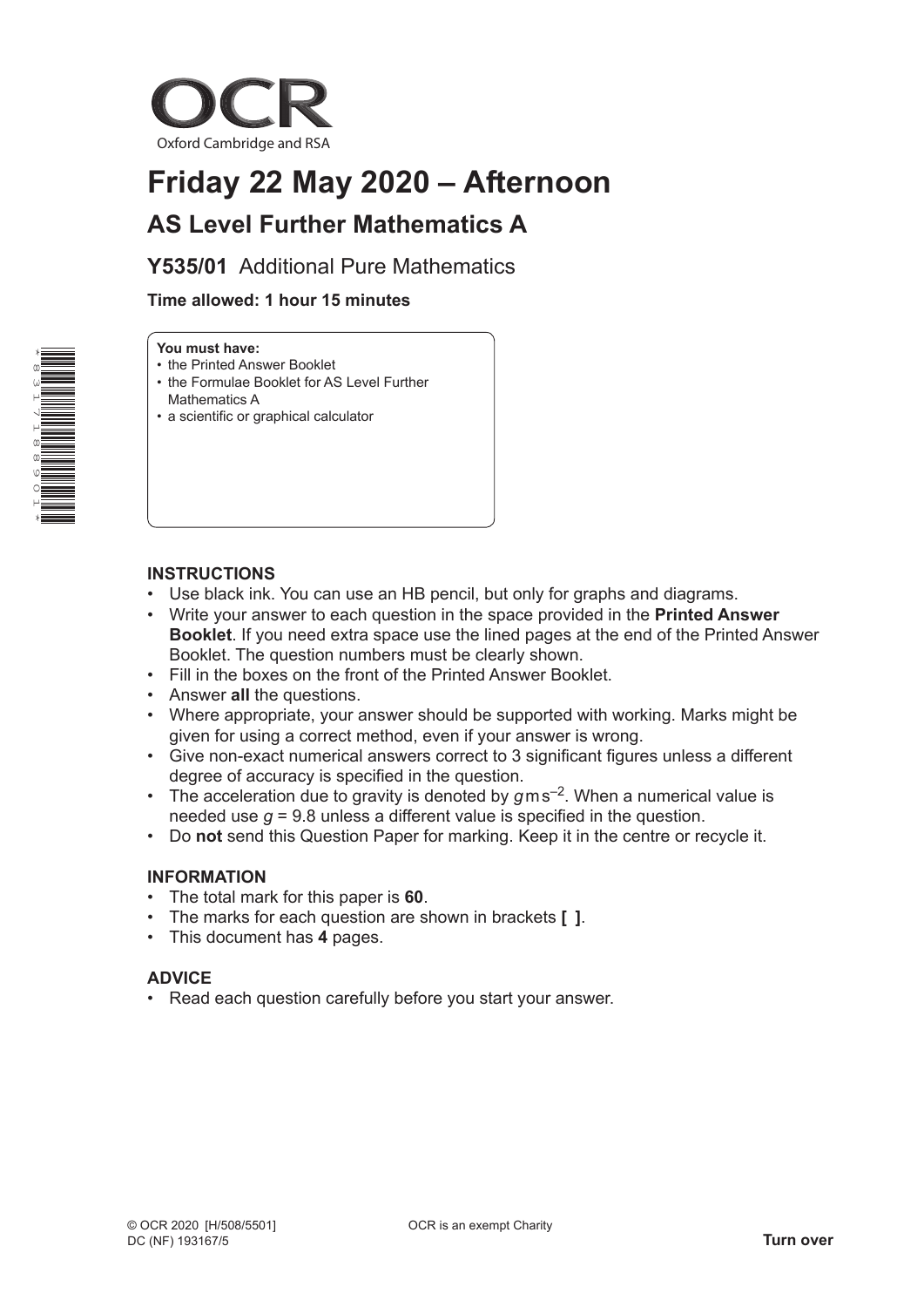#### Answer **all** the questions.

- **1 (a)** Evaluate  $13 \times 19$  modulo 31. **[1]** 
	- **(b)** Solve the linear congruence  $13x \equiv 9 \pmod{31}$ . **[3]**
- **2** An open-topped rectangular box is to be manufactured with a fixed volume of 1000cm3. The dimensions of the base of the box are *x* cm by *y* cm. The surface area of the box is *A*cm2.

(a) Show that 
$$
A = xy + 2000 \left( \frac{1}{x} + \frac{1}{y} \right)
$$
. [4]

- **(b) (i)** Use partial differentiation to determine, in exact form, the values of *x* and *y* for which *A* has a stationary value. **[5]**
	- **(ii)** Find the stationary value of *A*. **[2]**
- **3** In this question, *N* is the number 26132 652.
	- **(a)** Without dividing *N* by 13, explain why 13 is a factor of *N*. **[1]**
	- **(b)** Use standard divisibility tests to show that 36 is a factor of *N*. **[3]**

It is given that  $N = 36 \times 725907$ .

**(c)** Use the results of parts **(a)** and **(b)** to deduce that 13 is a factor of 725907. **[2]**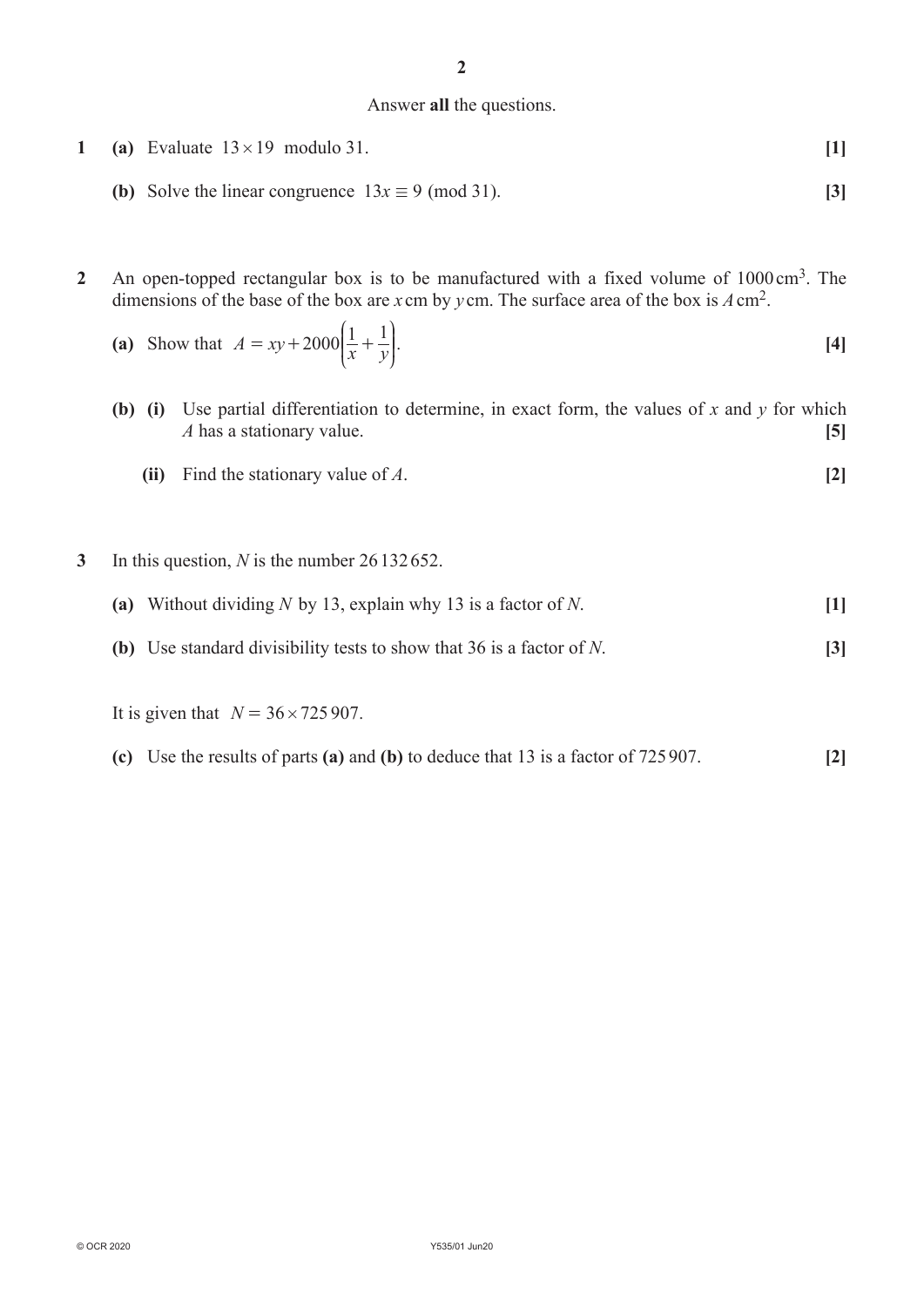|           | (a) For the set $S = \{2, 4, 6, 8, 10, 12\}$ , under the operation $x_{14}$ of multiplication modulo 14,<br>complete the Cayley table given in the Printed Answer Booklet. | [4]                          |
|-----------|----------------------------------------------------------------------------------------------------------------------------------------------------------------------------|------------------------------|
|           | (b) Show that $(S, \times_{14})$ forms a group, G. (You may assume that $\times_{14}$ is associative.)                                                                     | 4                            |
| $(c)$ (i) | Write down all the proper subgroups of $G$ .                                                                                                                               | $\left\lceil 2 \right\rceil$ |
|           | Given that $G$ is cyclic, write down all the possible generators of $G$ .<br>(ii)                                                                                          | 2                            |
|           |                                                                                                                                                                            |                              |

**5 (a)** Determine the general solution of the first-order recurrence relation  $V_{n+1} = 2V_n + n$ . [6]

- **(b)** Given that  $V_1 = 8$ , find the exact value of  $V_{20}$ . [2]
- **6** The points *A* and *B* have position vectors  $\mathbf{a} = \mathbf{i} + 2\mathbf{j} + \mathbf{k}$  and  $\mathbf{b} = -3\mathbf{i} + 4\mathbf{j} 5\mathbf{k}$  respectively.
	- **(a)** Determine the area of triangle *OAB*, giving your answer in an exact form. **[3]**

The point *C* lies on the line  $({\bf r} - {\bf a}) \times ({\bf b} - {\bf a}) = 0$  such that the area of triangle *OAC* is half the area of triangle *OAB*.

**(b)** Determine the two possible position vectors of *C*. **[6]**

**Turn over for question 7**